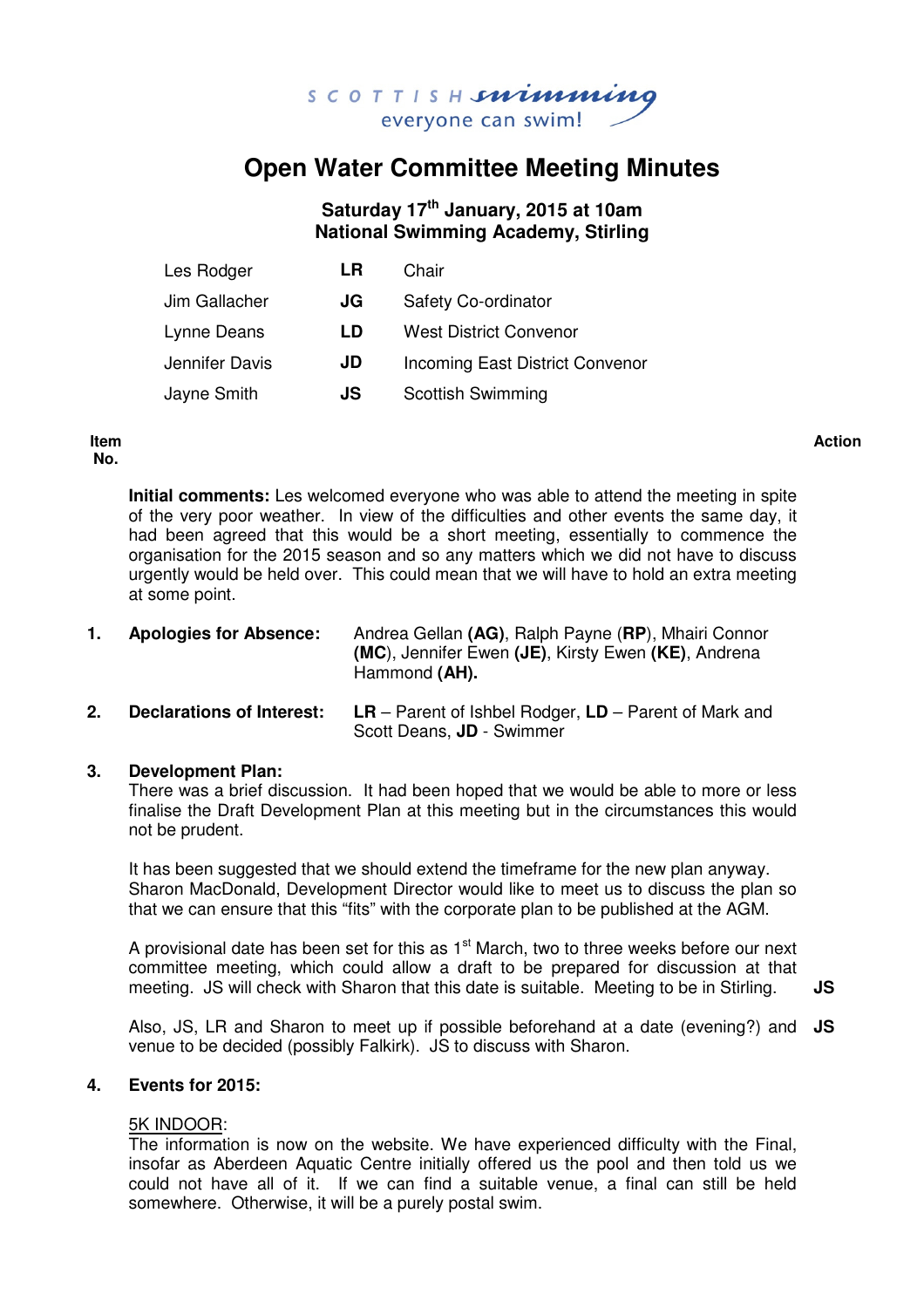The information on the website is not prominent and lies within the Open Water section, so it may not be intuitive for pool swimmers to find. JS suggested that she speak to the office about raising the profile within the website. Also the information can go into the **JS**  club bulletin.

There was a brief discussion over an idea which had been floated at the Discipline Chairs meeting, that there could be a person attached to each discipline (not a committee member) who could raise the profile of the disciplines at events such as the Scottish OW Championships via Twitter.

#### SCOTTISH CHAMPIONSHIPS:

KE reports that she has agreed  $15<sup>th</sup>$  and  $16<sup>th</sup>$  August with Loch Venacher Sailing Club. Format of the championships to be similar to last year.

#### "LOCH VENACHER CHALLENGE":

There was a discussion around a possible specific wetsuit event on the under-used day two of the Scottish Championships. It was agreed that this should not be billed as part of the "championships" but rather as a separate event, with separate publicity. This could tie in quite well with proposed "Come and Try" events being organised by Participation at Stirling, being an opportunity to put into practice techniques coached at the Come and Try days. However, the participants would be largely unknown to us, so a short 1km course would appear optimal. This could be in waves if necessary for numbers and/or entry limited. Parking may become an issue and if there were large numbers we may need to run a minibus from Calendar.

We will need to let LVSC know of our intention and ensure that this was acceptable to **KE**  them before we commit to anything. KE to contact and discuss.

Cost of entry should include temporary membership unless we can get an alternative cost-effective insurance option. Some research is needed to determine the appropriate entry fee (entry to Come and Try at Helix is £15, without TM). Note that the cost of any wetsuit hire would be extra (usually around £15).

JS will ask office if there are any insurance options.

#### EAST DISTRICT CHAMPIONSHIPS:

JD has discussed with Lochore and 13<sup>th</sup> June is an acceptable date to them. Scottish Student Sport has so far been fairly positive towards the notion of running a student event on the same day probably concurrently with planned events. Although this date clashes with one or two other events by others, it was considered that these would not **JD**  constitute a significant problem.

The East District Championships would again be used as the OW Scottish qualifier for the ASA Nationals, provided that this is still acceptable to ASA. LR to contact ASA to ensure that this is the case and that there are no rule changes, such as 'age on' dates **LR**  and distances.

East District will not be holding the Forth Swim this year.

#### MIDLAND DISTRICT CHAMPIONSHIPS:

SW has advised that the "Half Loch Earn" will be on  $4<sup>th</sup>$  July 2015. No issues with that date.

#### NORTH DISTRICT CHAMPIONSHIPS:

JE has suggested  $18<sup>th</sup>$  July at Loch Morlich. No issues with that date.

Following issues which have arisen in the last two years judging the finish from the beach, it has been suggested that North District should consider an approach to the Sailing Club at the west end of the loch to see if it would be available and suitable as an **JE** 

**JS**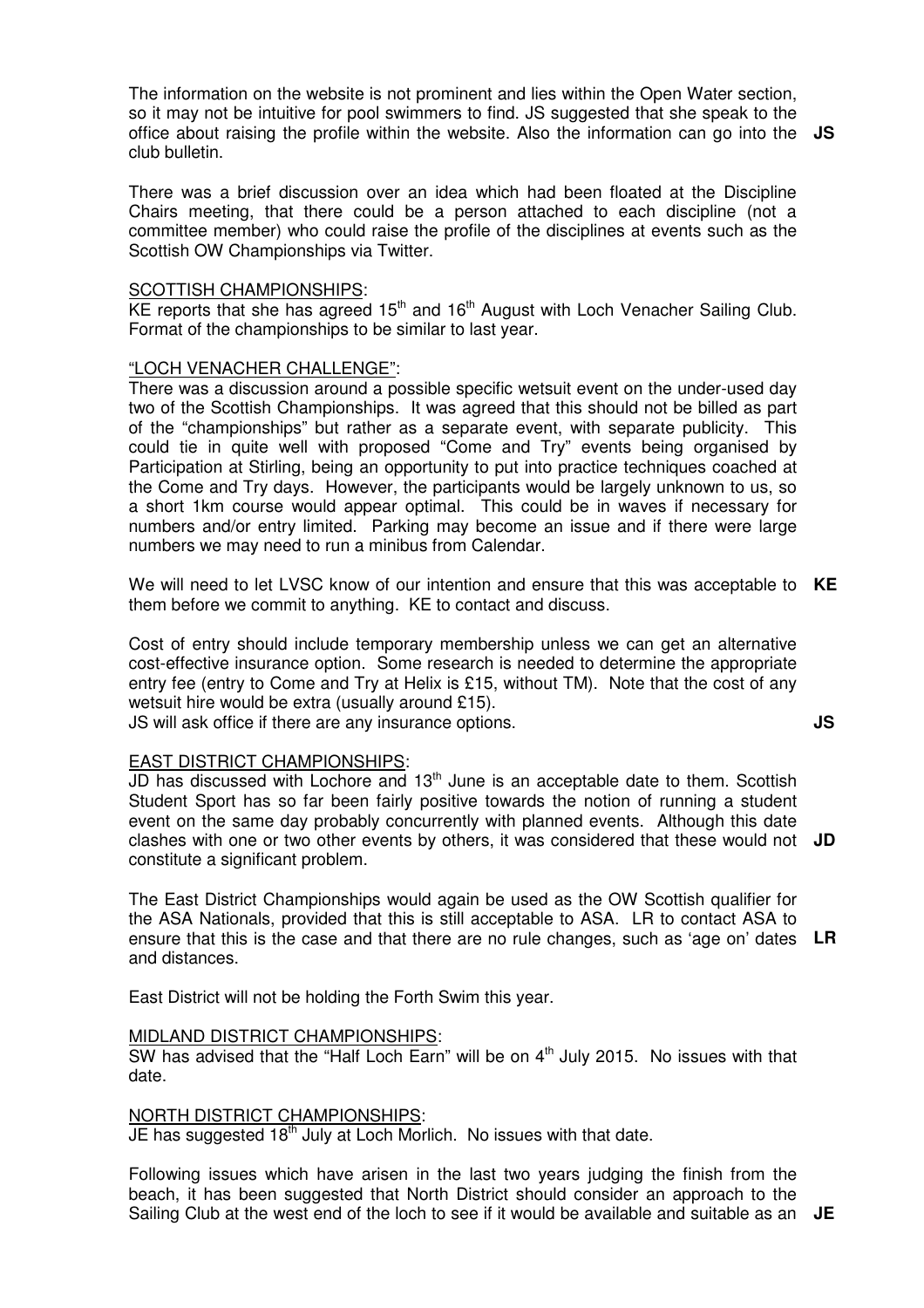alternative, also to check that there is no clash with any regatta there as last year.

#### WEST DISTRICT CHAMPIONSHIPS:

This event still has no fixed venue. LD to discuss with potential venues. Provisionally  $5<sup>th</sup>$ **September** 

LD has passed an internet link to some planning information on Balgray Reservoir from the local council, on to LR to see what response we should make if any.

#### RELAY GRAND PRIX:

This was discussed and the principle agreed at the last meeting. Any type of relay (normal sequential or chain relay or pursuit relay, etc) would be acceptable, held at a Grand Prix event.

In discussion, it was agreed that we would operate this for 2015 on a points system more or less on the same lines as the individual grand prix, so there would be no restrictions on the number of teams from each club which could earn points in each event.

LR to draft rules on similar lines to those for the individual GP for agreement prior to **LR**  publishing.

#### CAPS:

Agreed that the National Committee would continue to supply the numbered caps to GP events (if requested by the districts). Cost to be based on 75p per cap from the district to the National Committee, number as in the previous year's event, so that districts can budget appropriately.

#### PUBLICITY AND BRANDING:

Money was ring-fenced from the 2013-14 budget to pay for new buoys with the new Scottish Swimming logo after it is unveiled.

Equipment and branding to be the subject of a separate meeting.

#### COME AND TRY EVENTS (Organised by Participation – for information):

There will be a pool "Come and Try" event on  $31<sup>st</sup>$  May which will be open water related (swimming round buoys, etc).

Participation Team are also planning open water (wetsuit) events in June, July and August.

#### **5. Minutes of the Last Meeting (October 2014):**

Minutes proposed LD, seconded JG, accepted unanimously.

#### **6. Actions:**

LR to update actions list on the basis of the October meeting and the present one and **LR**  circulate to the committee.

#### **7. Accounts 2015:**

Draft budget allocations for 2015, based on same overall budget as last year were agreed.

#### **8. Squad/Team Manager:**

Will be the subject of meeting at a later date. **MC, AH, MC, AH,** 

**LR** 

**LD** 

**LR**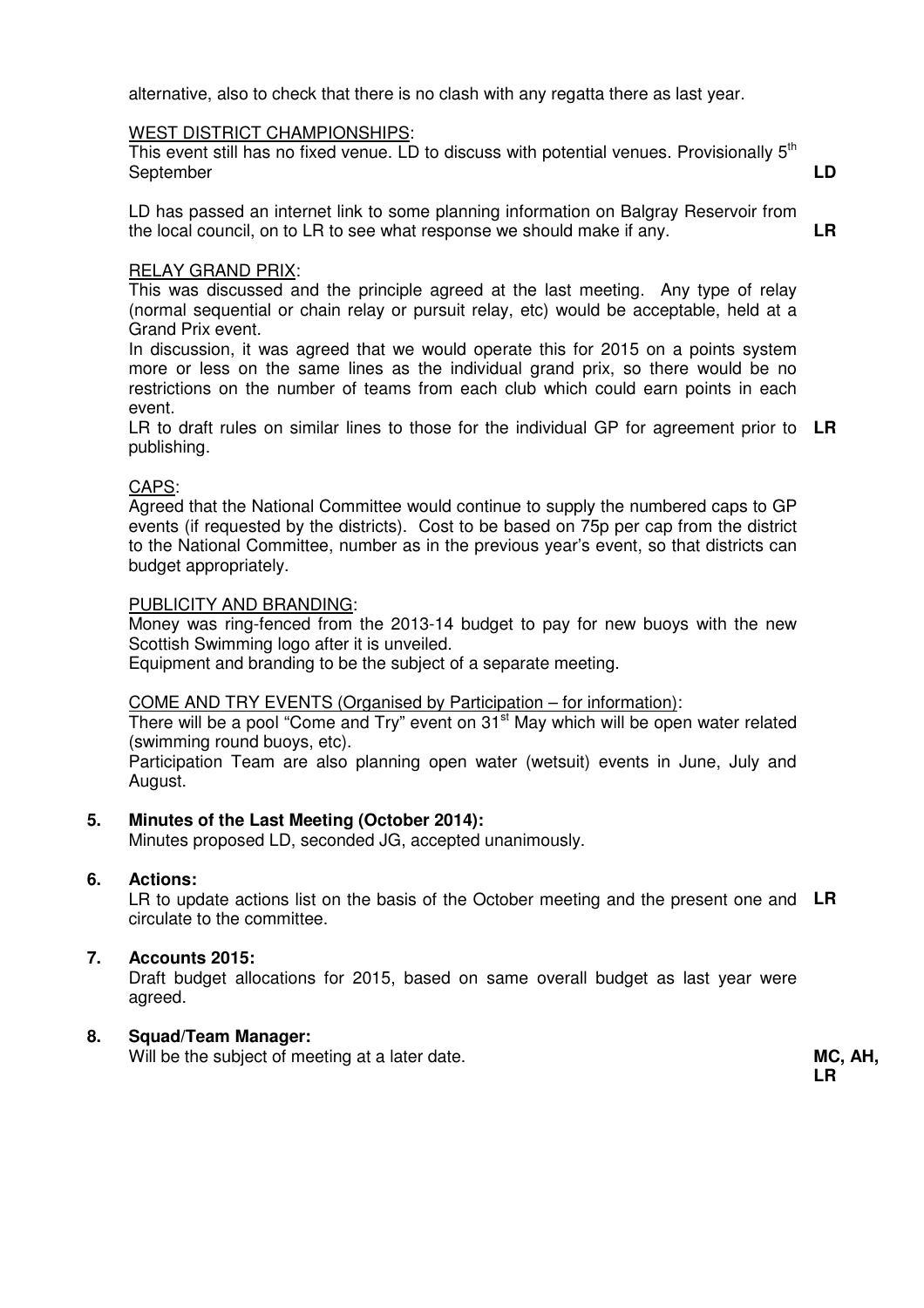#### **9. Health and Safety Coordinator:**

Building a pathway with the RLSS. JG will be meeting them shortly to discuss next season. We should try to move forward together in partnership. **JG** 

It would be helpful if weekly training could be provided somewhere during the summer, which RLSS could also use for their own training.

#### **10. Governance:**

An ASA qualifying event at East District for 12 year olds would require an amendment of **LR**  the Scottish Swimming rules, to be proposed at the AGM, rather than just the Open Water Regs.

The Event Guidance will need to be reviewed and if necessary updated for the 2015 **LR/JG**  season and then published on the website.

#### **11. AOCB:**

None.

**Next scheduled meeting** 21<sup>st</sup> March 2015. However, there will be a meeting to discuss the development plan, possibly  $1<sup>st</sup>$  March 2015.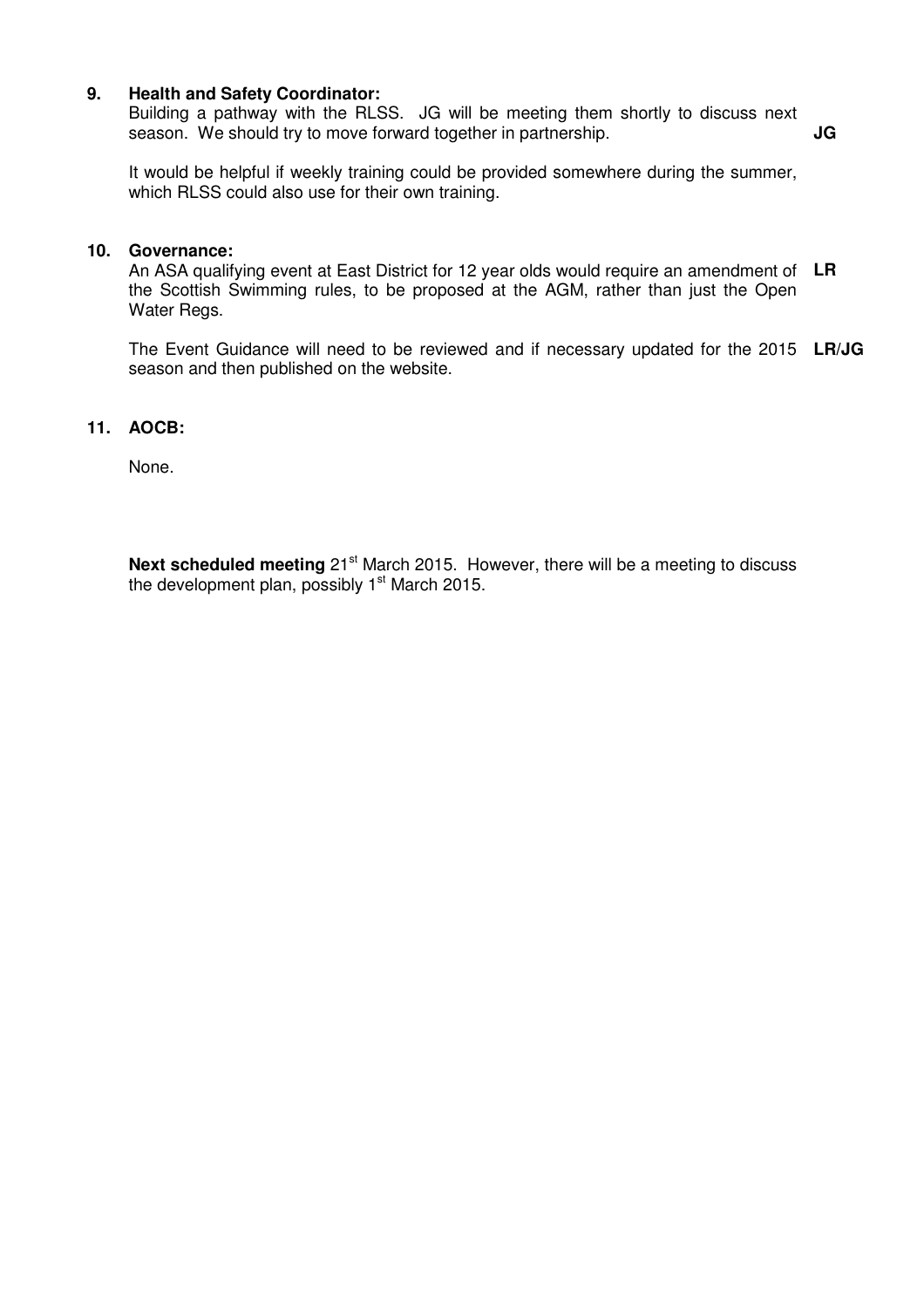# Provisional Calendar Scottish Swimming Open Water Swimming Events 2015 **Provisional Calendar Scottish Swimming Open Water Swimming Events 2015**

# Grand Prix and Scottish Events to be as follows: **Grand Prix and Scottish Events to be as follows:**

| Date              | Day | Region | Venue                            | Event                                              | Promoter                            | Contact for officials                                                        |
|-------------------|-----|--------|----------------------------------|----------------------------------------------------|-------------------------------------|------------------------------------------------------------------------------|
| 13 June           | Sat | Scot   | Lochore Meadows,<br>Fife         | SASA East District OW Champs                       | East District (Jennifer Davis)      | Les Rodger lesrodger@blueyonder.co.uk<br>Ralph Payne <u>ralphp26@aol.com</u> |
| $4$ July          | Sat | Scot   | Loch Earn                        | SASA Midland OW Champs,<br>Half Loch Earn          | Midland District (Sandra Westgate)  | Les Rodger lesrodger@blueyonder.co.uk<br>Ralph Payne ralphp26@aol.com        |
| $18$ July<br>(bc) | Sat | Scot   | Loch Morlich (prov),<br>Aviemore | SASA North OW Champs                               | North District (Jennifer Ewen)      | Les Rodger lesrodger@blueyonder.co.uk<br>Ralph Payne <u>ralphp26@aol.com</u> |
| 15 & 16<br>Aug    | Sat | Scot   | Loch Venacher,<br>Callander      | g<br>Scottish OW Championship<br>(two days)        | Scottish OW Committee (Kirsty Ewen) | Les Rodger lesrodger@blueyonder.co.uk<br>Ralph Payne ralphp26@aol.com        |
| 16 Aug            | Sun | Scot   | Loch Venacher,<br>Callander      | 'Loch Venacher Challenge'<br>(new challenge event) | Scottish OW Committee (Kirsty Ewen) | Les Rodger lesrodger@blueyonder.co.uk<br>Ralph Payne <u>ralphp26@aol.com</u> |
| 5 Sept<br>(bc)    | Sat | Scot   | TBC                              | SASA West District OW Champs                       | West District (Lynne Deans)         | Les Rodger lesrodger@blueyonder.co.uk<br>Ralph Payne ralphp26@aol.com        |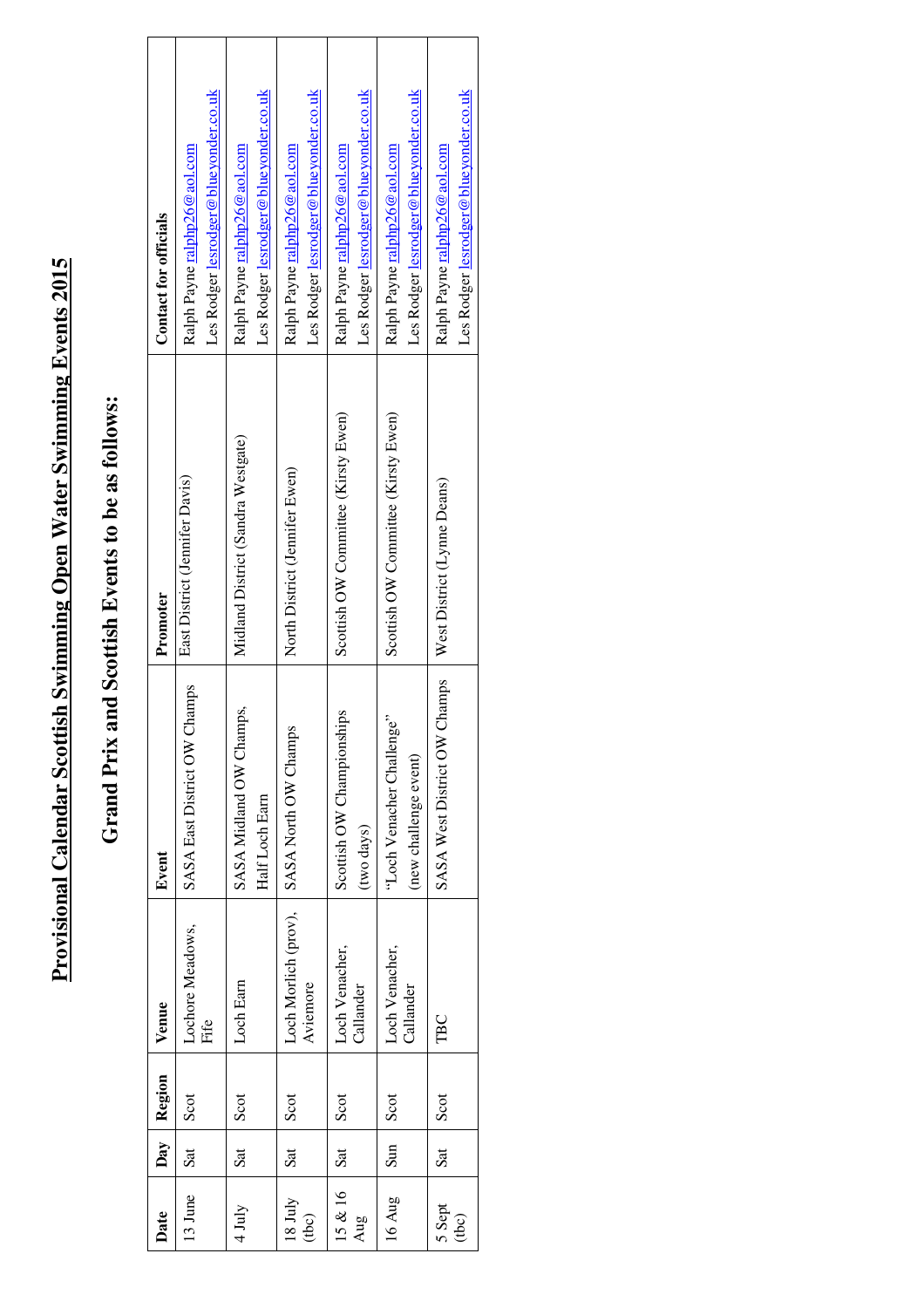# YeAABA Swim Calendar 2015

| Event                         | <b>Date</b>            | <b>Start Time</b> | <b>Contact</b>                   |
|-------------------------------|------------------------|-------------------|----------------------------------|
| Club Only Single Tay Women    | Saturday 30 May        | 13.00 hrs         | Joyce McIntosh 07525179294       |
|                               |                        |                   | joyce.mcintosh@blueyonder.co.uk  |
| Club Only Single Tay Men      | Sunday 31 May          | 13:40 hrs         | Joyce McIntosh 07525179294       |
|                               |                        |                   | joyce.mcintosh@blueyonder.co.uk  |
| Balmerino                     | Saturday 13 June       | 13:00 hrs         | Joyce McIntosh 07525179294       |
|                               |                        |                   | joyce.mcintosh@blueyonder.co.uk  |
| <b>Tayport Cup</b>            | Sunday 14 June         | 13:20 hrs         | Joyce McIntosh 07525179294       |
|                               |                        |                   | joyce.mcintosh@blueyonder.co.uk  |
| Monifieth                     | Saturday 27 June       | 09:40 hrs         | Jenny Spalding 07983637257       |
|                               |                        |                   | Jenny_spalding1975@hotmail.co.uk |
| Dash                          | Saturday 27 June       | 12:00 Noon        | Jenny Spalding 07983637257       |
|                               |                        |                   | Jenny_spalding1975@hotmail.co.uk |
| <b>Broughty Ferry Harbour</b> | Sunday 28 June         | 12:00 Noon        | Jenny Spalding 07983637257       |
| Relay (One Mile)              |                        |                   | Jenny_spalding1975@hotmail.co.uk |
| <b>Midland District</b>       | Saturday 4 July        | 10:00 hrs &       | Sandra Westgate 07875508254      |
| <b>Half Loch Earn</b>         |                        | 12:30 hrs         | sandra.westgate@btinternet.com   |
| Double Tay                    | Saturday 11 July       | 10:50 hrs         | Jenny Spalding 07983637257       |
|                               |                        |                   | Jenny_spalding1975@hotmail.co.uk |
| Woodhaven                     | Sunday 12 July         | 10:20 hrs         | Margaret Moodie 07462221001      |
|                               |                        |                   | margaretmoodie@hotmail.com       |
| Veterans Women                | Saturday 25 July       | 09:30 hrs         | Claire Moodie 07462866902        |
|                               |                        |                   | clairemoodie@hotmail.co.uk       |
| Veterans Men                  | Sunday 26 July         | 10:30 hrs         | Claire Moodie 07462866902        |
|                               |                        |                   | clairemoodie@hotmail.co.uk       |
| <b>Midland District</b>       | <b>Sunday 1 August</b> | 14:30hrs          | Sandra Westgate 07875508254      |
| Senior Championship           |                        |                   | sandra.westgate@btinternet.com   |
| <b>Midland District</b>       | <b>Sunday 1 August</b> | 16:30 hrs         | Sandra Westgate 07875508254      |
| <b>Junior Stannergate</b>     |                        |                   | sandra.westgate@btinternet.com   |
| Loch Earn                     | Saturday 22 August     | 10:00 hrs         | Margaret Moodie 07462221001      |
|                               |                        |                   | margaretmoodie@hotmail.com       |
| Crannog                       | Sunday 23 August       | 12:00 hrs         | Margaret Moodie 07462221001      |
|                               |                        |                   | margaretmoodie@hotmail.com       |
| Discovery Mile                | Saturday 29 August     | 15:15 hrs         | Sandra Westgate 07875508254      |
|                               |                        |                   | sandra.westgate@btinternet.com   |
| Club Senior                   | Sunday 6 September     | 09:45hrs          | Jenny Spalding 07983637257       |
|                               |                        |                   | Jenny_spalding1975@hotmail.co.uk |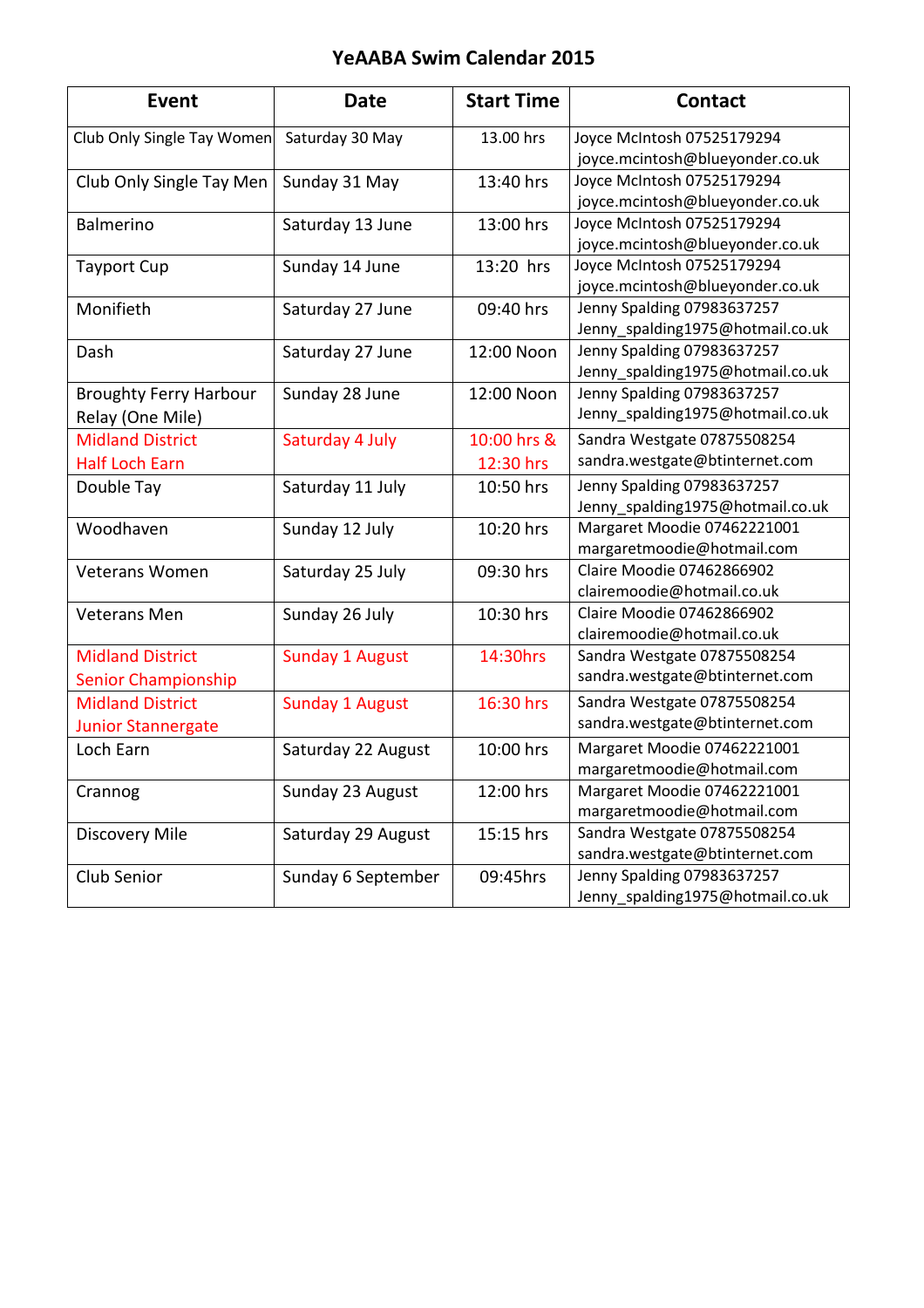# **Open Water Swimming Committee**

# **17th January 2015**

# **North District Report**

## **North District Open Water Committee**

There is now a committee of five for North District Open Water Swimming;

Jennifer Ewen (Convenor) – Buckie

Wendy Kaczmarek – Deveron

Lynne Barnett – Deveron

Charlie Smiles - Deveron

Helen Beveridge – Inverness

### **North District Championships**

A date for the North District Championships will hopefully be agreed at the meeting following an approved date for the Scottish Championships.

The age categories for the championships will include 13-14 years and 15-16 years for the 3 km event and 12 years, 13-14 years and 15-16 years in the 800 metres race. There will also be a masters category decided on an age handicapped basis.

#### **North District Team**

Subject to agreement at the next North District meeting funding will be requested for £125 each for North District swimmers. A contribution of £150.00 to SASA Open Water Swimming Grand Prix Prize Fund will also be requested.

Jennifer Ewen

North District Open Water Convenor